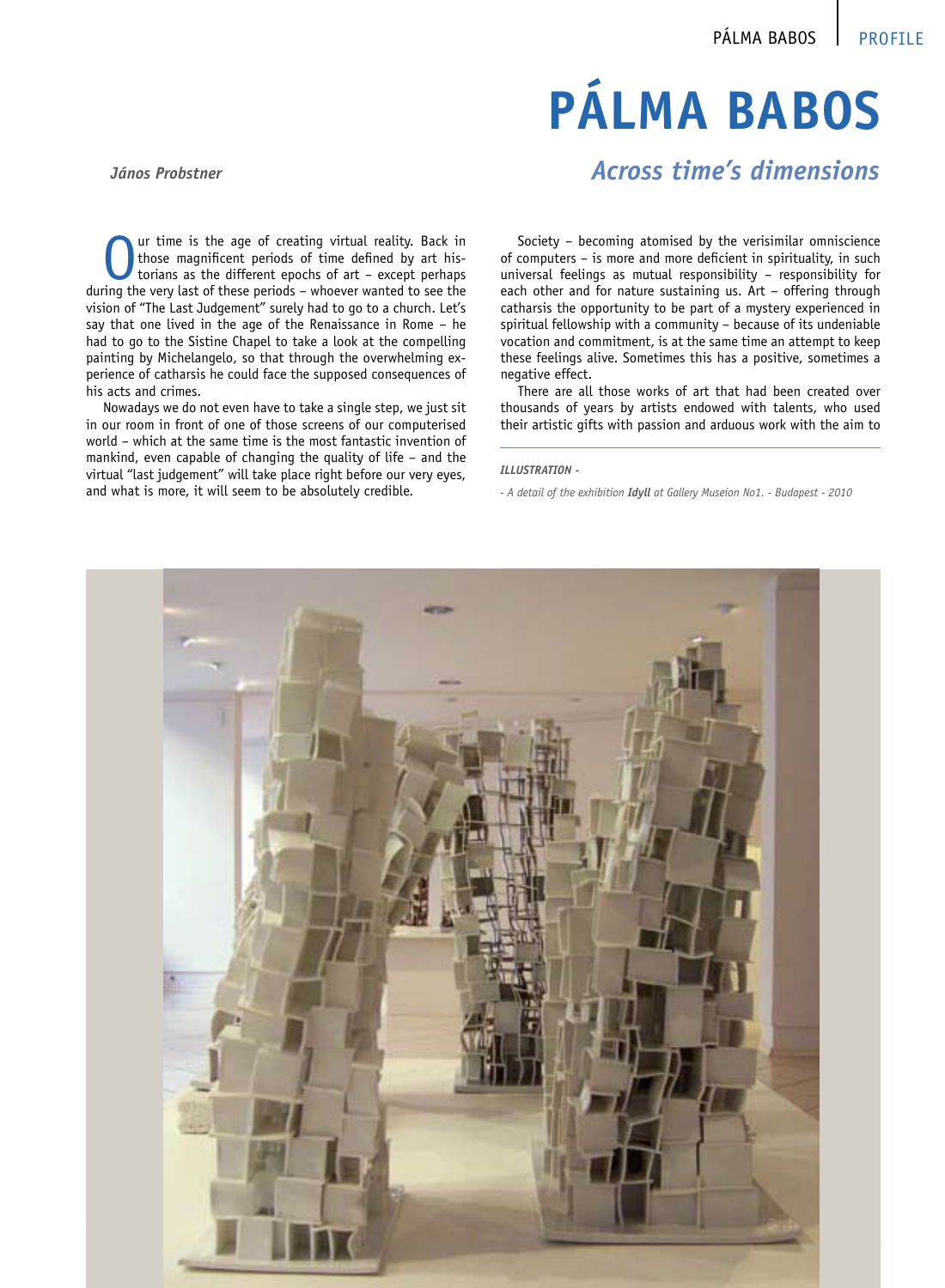

*Photo - Mihály Borsos*

enrapture their fellow men, but at the same time to warn them, too, of the flight of time, and to remind them of the importance of morality, values, moderation and justice – and it is amazing how these works of art are nowadays being compelled to retreat from the sphere of our attention, from the virtual world presented by computers, the clever machines of our days. Homo sapiens, however, was not born to live in a virtual reality – because he is in possession of consciousness and he has his aim in life.

Why is it so important for me to put these thoughts down in writing, on the occasion of this particular exhibition? Because – for me – the works of Pálma Babos represent a most important and unique feeling of catharsis, which is characteristic of our age; these works are tangible and aesthetic objects of permanent value, which take up the fight against the vision of mankind ceasing to exist, against the dramatic sensation of all man-made things coming to an end.

Ever since I can remember I have been meditating on the whys and wherefores of life, thus I have always been interested in everything that was looking at things from the perspective of history, let that be literature, film or works of art. This is how I happened to come across the series "Life after People" broadcast late at night on History Channel. It was a horrifying experience, because in the virtual reality created on the screen, it was possible to see how the ceiling of the Sistine Chapel collapses at a time some 250 years after mankind ceased to exist, how the monumental fresco "The Last Judgement" – painted by Michelangelo for eternity – is destroyed and annihilated.

It might be peculiar, yet this sight – apart from the fact that it was terribly shocking – just filled me with horror, I was left there disheartened, hopeless and empty.

I do believe that not even in a virtual world will it ever be possible, I do believe that no builtin "chip" whatsoever will ever be able to create what a work of art created by man represents. Perhaps this is why, after having seen the film, one of the works of Pálma Babos came into my mind: the skyscraper constructed from thin slabs, calling forth the sight of a skeleton, conjuring up the idea of a tower depicting the silent destruction of the imposing engineering structures constructed by the human mind. In this work of art, on the level of imagination, there was enshrined what I have seen, but something else was there, too. In this work the very reality of devastation is presented as the integral part and the harmony of unity – unity that fits into order – thereby giving food for my thoughts in a positive way. It was something

similar to the poem "Une charogne" (Carrion) by Baudelaire, the poetic value of which made it possible for me as a young man to accept the philosophical aspect of the dreadfulness of death.

As far as my perception of the towers of Pálma Babos is concerned, what I see in them is the embodiment of man's willpower stretched out right up to the skies, man's wish opposing the finiteness of his existence, his striving after immortality. But I can feel that hidden in these works there is the awareness of fragility and impossibility, the eternally human dimension, the knowledge of finiteness in accordance with the laws of nature, and what is more, even the longing for spiritual survival. These works of art not only depict and visualize, but they carry meaningful content, embody the message of catharsis, force us to take sides, to have our own standpoint, too. Content and form are in perfect harmony.

This is by no means in contradiction with the artist's own statements about herself, outlined in the booklet published on